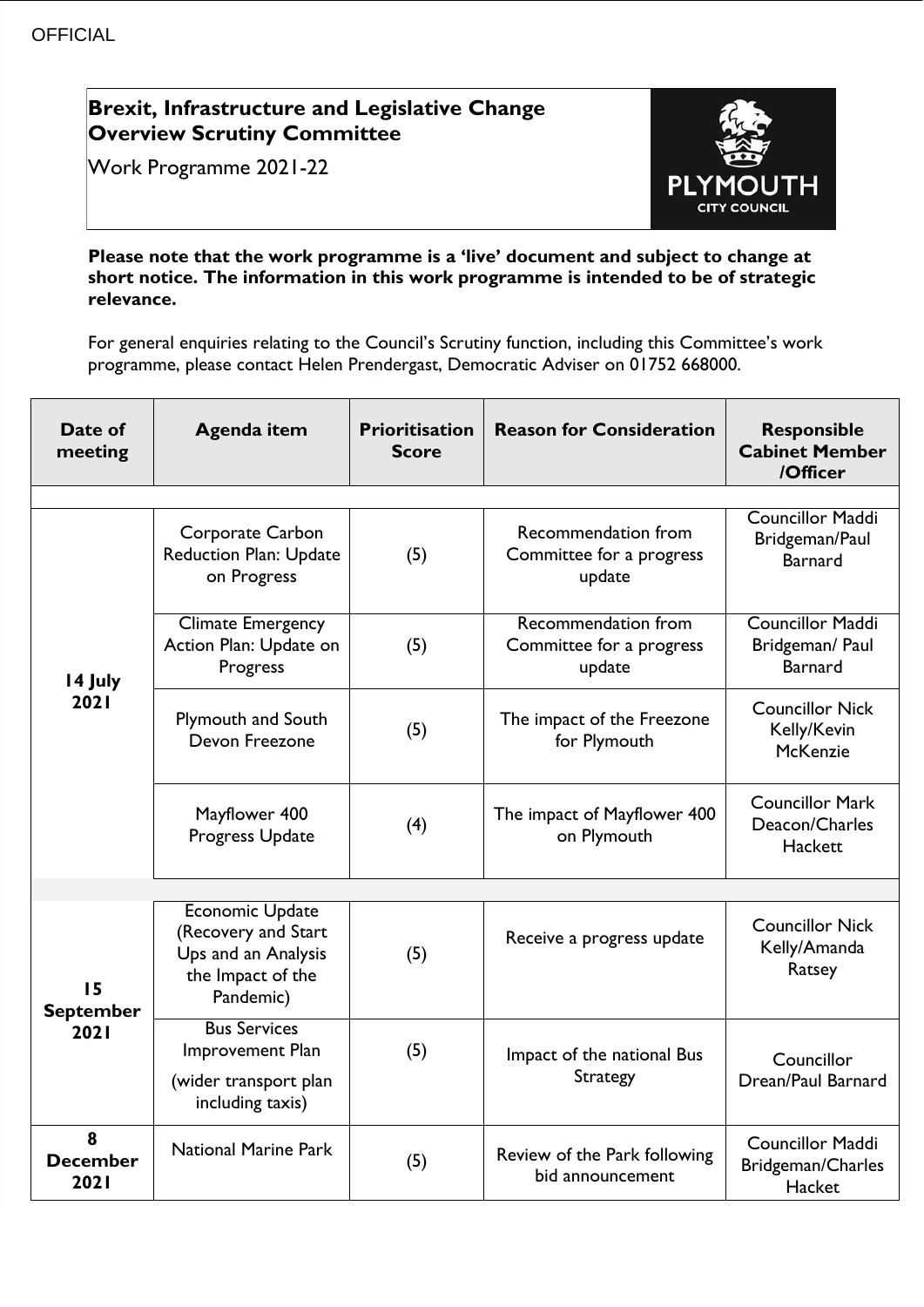| Date of<br>meeting                                              | <b>Agenda item</b>                                                  | <b>Prioritisation</b><br><b>Score</b> | <b>Reason for Consideration</b>                                                                         | <b>Responsible</b><br><b>Cabinet Member</b><br>/Officer     |  |  |
|-----------------------------------------------------------------|---------------------------------------------------------------------|---------------------------------------|---------------------------------------------------------------------------------------------------------|-------------------------------------------------------------|--|--|
|                                                                 | <b>Plymouth Culture Plan</b><br><b>Annual Update</b>                | (5)                                   | To review the impact of the<br><b>Culture Plan (following</b><br>scrutiny of the plan in March<br>2021) | <b>Councillor Mark</b><br>Deacon/Hannah<br><b>Harris</b>    |  |  |
|                                                                 | Visitor Plan Annual<br>Update                                       | (5)                                   | Review the Visitor Plan<br>following scrutiny of the plan                                               | <b>Councillor Mark</b><br>Deacon/David<br>Draffan           |  |  |
|                                                                 | <b>Climate Emergency</b><br>Action Plan (CEAP)<br>2022              | (5)                                   | Scrutiny prior to<br>consideration at Full Council                                                      | <b>Councillor Maddi</b><br>Bridgeman/Paul<br><b>Barnard</b> |  |  |
|                                                                 | Corporate Carbon<br><b>Reduction Plan 2022</b><br>(CCRP)            | (5)                                   | Scrutiny prior to<br>consideration at Full Council                                                      | <b>Councillor Maddi</b><br>Bridgeman/Paul<br><b>Barnard</b> |  |  |
|                                                                 |                                                                     |                                       |                                                                                                         |                                                             |  |  |
| 23 February<br>2022                                             | Mayflower 400 Wrap<br>Up (including<br>international<br>engagement) | (5)                                   | The impact of Mayflower 400<br>on Plymouth (including<br>international engagement)                      | <b>Councillor Mark</b><br>Deacon/Charles<br>Hackett         |  |  |
|                                                                 | <b>Box Opening Review</b><br>and 2022 Programme                     | (5)                                   | Scrutiny review of the<br>opening of The Box and the<br>2022 programme                                  | <b>Councillor Mark</b><br>Deacon/Victoria<br>Pomery         |  |  |
|                                                                 | Plymouth Plan Annual<br>Report                                      | (5)                                   | Review the Annual Report                                                                                | <b>Councillor Patrick</b><br>Nicholson/Paul<br>Barnard      |  |  |
|                                                                 | <b>Planning Reform Bill</b>                                         | (5)                                   | Scrutiny of the<br>implementation of the<br><b>Reform Bill</b>                                          | <b>Councillor Patrick</b><br>Nicholson/ Paul<br>Barnard     |  |  |
|                                                                 | Corporate Carbon<br>Reduction Plan 2021<br>Outturn Report           | (5)                                   | Scrutiny recommendation to<br>receive a six month update<br>on progress                                 | <b>Councillor Maddi</b><br>Bridgeman/Paul<br>Barnard        |  |  |
|                                                                 | <b>Climate Emergency</b><br>Action Plan 2021<br>Outturn Report      | (5)                                   | Scrutiny recommendation to<br>receive a six month update<br>on progress                                 | <b>Councillor Maddi</b><br>Bridgeman/Paul<br><b>Barnard</b> |  |  |
| Items to be Scheduled for 2021/22/Items Raised by the Committee |                                                                     |                                       |                                                                                                         |                                                             |  |  |